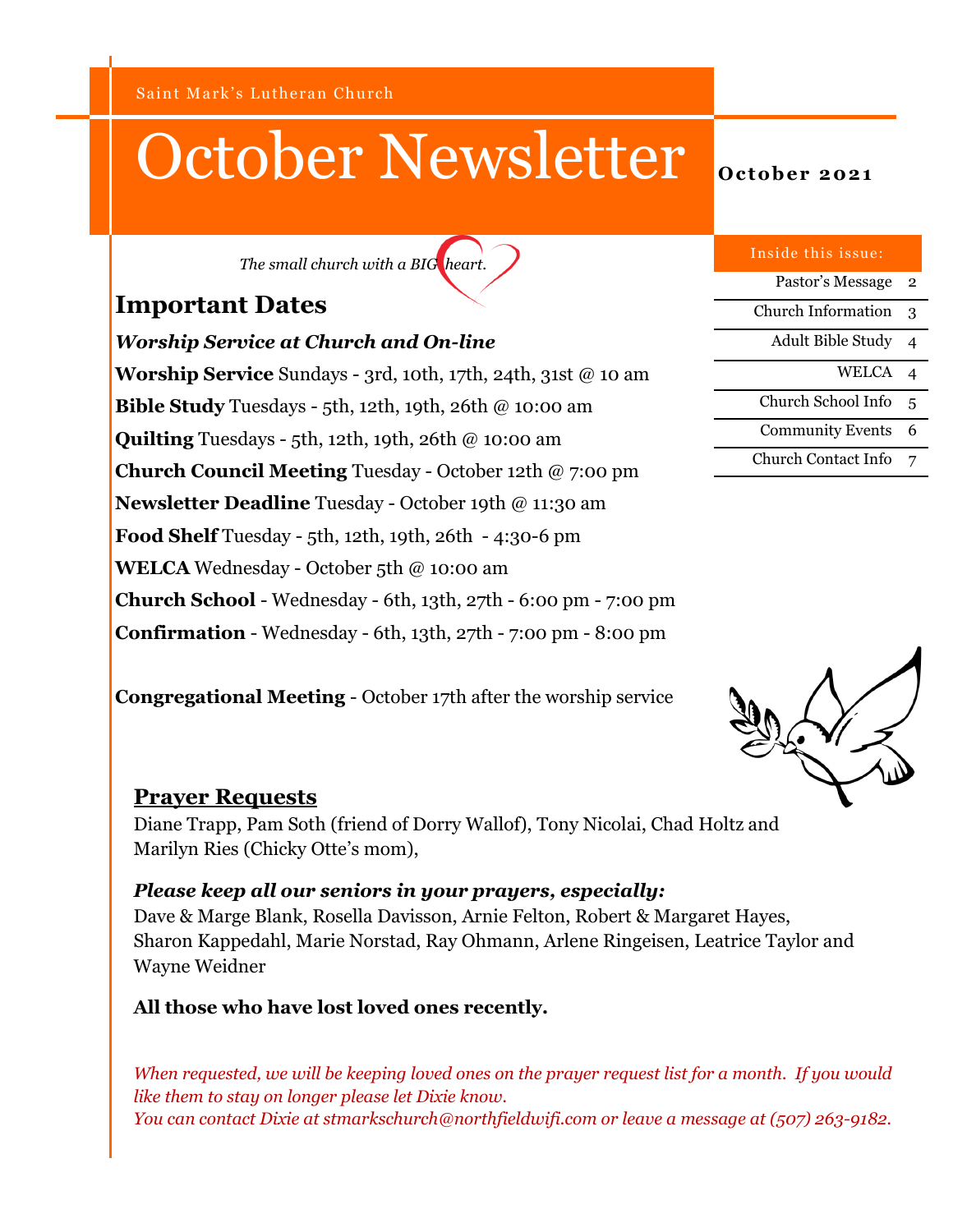# **Pastor's Message**

Greetings St. Mark's Lutheran Church,

After a long year of canceled dates, postponed dates, and online classes, Wednesdays at St. Mark's is filled with the sound of children, young people, and families again! I want to say a special thank you to our Board of Education, Church School teachers, and Confirmation teachers—our young people are so lucky to have you accompany them on their faith journey. In addition, parents and other caring adults also play an important role. Not only are you prioritizing their faith education by making time and chauffeuring them, you are modeling important daily lessons for your children as they continue to explore and understand how God works in their lives. On Sunday, October 31st, we will have the special opportunity to hear from our newest confirmands.

During this service, our confirmands will stand at the front of church and publicly share their faith statements. These written statements are personal reflections, stories, teachings, messages, and Bible verses that demonstrate God's faithfulness. While Confirmation marks the end of their formal faith education at St. Mark's, it marks the beginning of a new journey for our young people. I welcome the St. Mark's community to join us as we confirm these students and affirm our own faith and promise we made at their baptism—to support them and pray for them in their life in Christ.

In addition, Confirmation at St. Mark's is celebrated on Reformation Sunday, which we commemorate the day Martin Luther nailed his 95 Theses on a church door. This act ignited the Protestant Reformation in the 1500s. On Reformation Sunday, the liturgical color of the day is red. Red is used to symbolize the Holy Spirit. I also invite you to wear red on Sunday, October 31st, to symbolize how God continues to move, inspire, and ignite us in our faith. My hope is that as you hear our confirmands share their stories, you will also hear and feel the Holy Spirit stirring within you.

I look forward to celebrating so many occasions on October 31st. Our community has so much to be proud of, especially as we confirm our young people and commemorate the beginning of their new faith journeys and the beginning of our faith as Lutherans.

In Christ,

Pastor Lue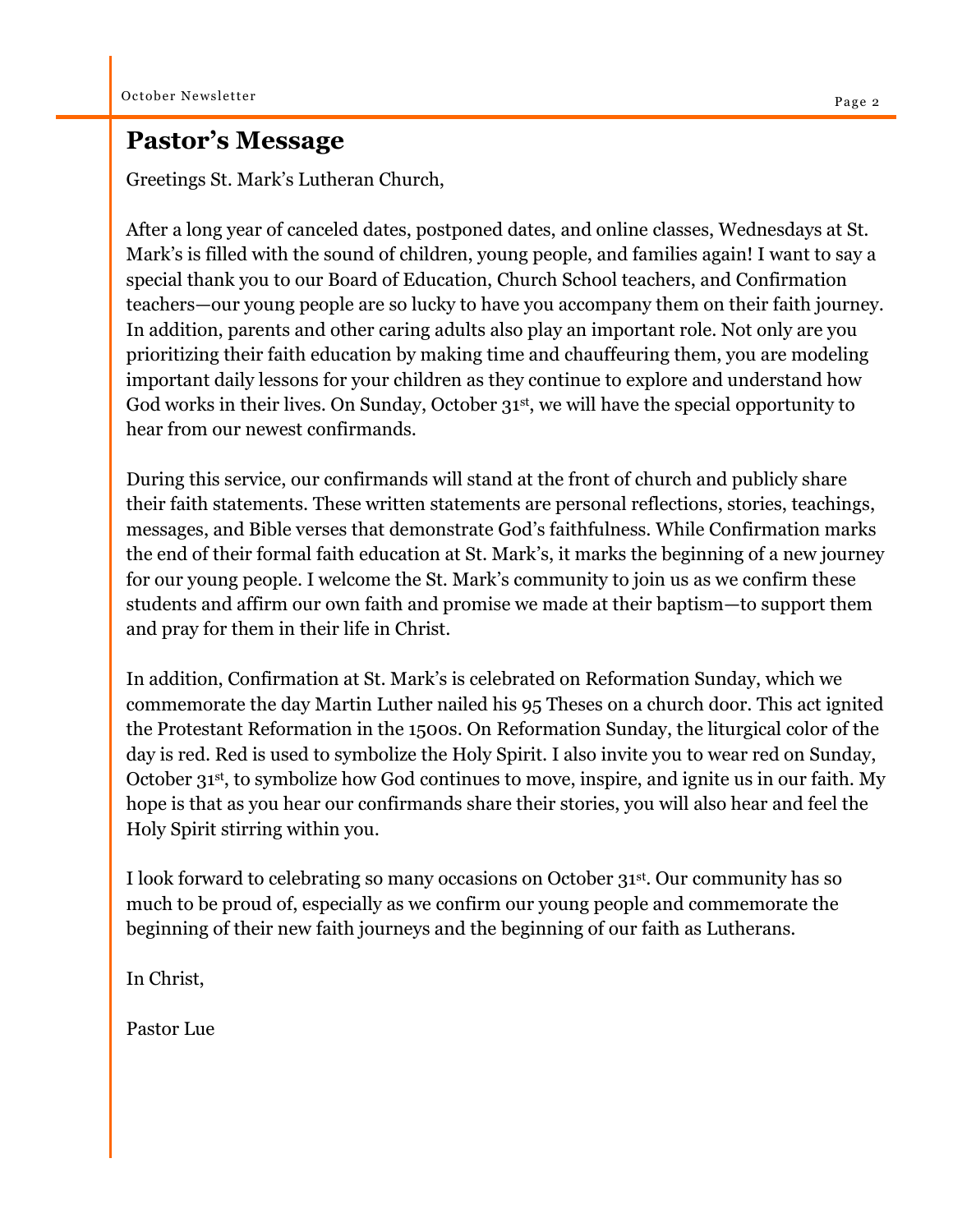# **Pastor's Message Continued**

*The Luther Rose: This seal was designed by Martin Luther, and is a widely-used symbol by Lutherans. Martin Luther described the seal in a letter he wrote in 1530: First, there is a black cross in a heart that remains its natural color. This is to remind me that it is faith in the Crucified One that saves us. Anyone who believes from the heart will be justified (Romans 10:10). It is a black cross, which mortifies and causes pain, but it leaves the heart its natural color. It doesn't destroy nature, that is to say, it does not kill us but keeps us alive,* 



*for the just shall live by faith in the Crucified One (Romans 1:17). The heart should stand in the middle of a white rose. This is to show that faith gives joy, comfort, and peace—it puts the believer into a white, joyous rose. Faith does not give peace and joy like the world gives (John 14:27). This is why the rose must be white, not red. White is the color of the spirits and angels (cf. Matthew 28:3; John 20:12). This rose should stand in a sky-blue field, symbolizing that a joyful spirit and faith is a beginning of heavenly, future joy, which begins now, but is grasped in hope, not yet fully revealed. Around the field of blue is a golden ring to symbolize that blessedness in heaven lasts forever and has no end. Heavenly blessedness is exquisite, beyond all joy and better than any possessions, just as gold is the most valuable and precious metal.*

# *Church Information*

#### **Congregational Meeting on Sunday October 17, 2021**

Voting that day will be for the opening starting after the January Annual Meeting:

Deacon: *Member needed* Trustee: *Member needed* Secretary: Keri Lorenzen Treasurer: Christine Otte Financial Secretary: Dixie Schaffer Auditors: *2 Members needed*

If you are interested in any of the positions please contact Al Bester or Karen Engler or email the church office at stmarkschurch@northfieldwifi.com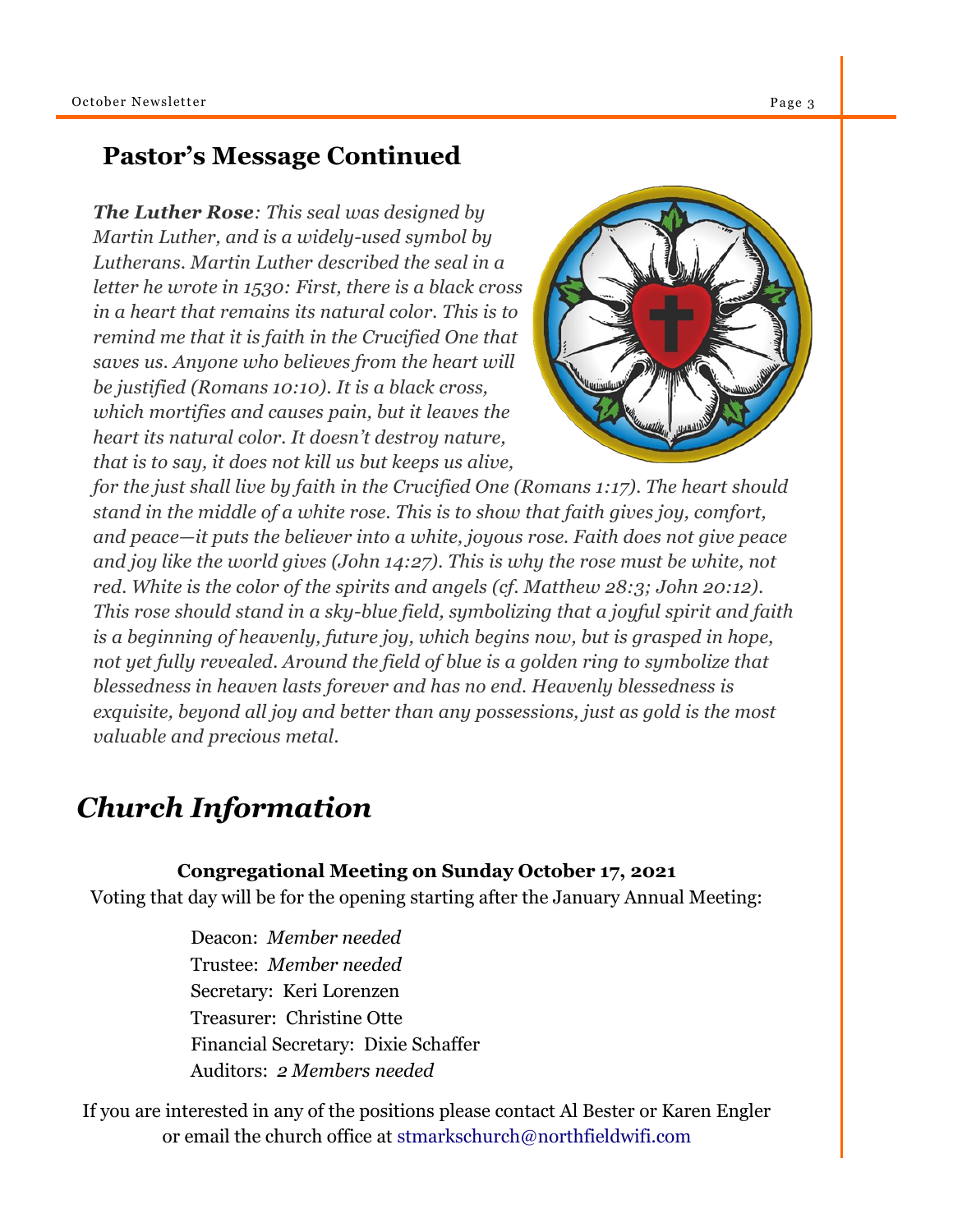# *Bible Study Opportunities*

#### **Morning Adult Bible Studies**

Bible study on Tuesdays for the month of October will start at 10 am to see if there will be more in attendance.

The 1st Wednesday Bible Study will start at 11:00 am

Please join us.



# **WELCA Info**

- **Next WELCA-**October 6, 2021 @ 10:00 am
- **Meeting** will be in the Green Room at Church
- **Bazaar** Kris Thomsen will over see the vendors and Lisa Price will over see the kitchen.
- **Prayer Concerns**: Victims of hurricane Ida and for all people affected by all the fires.

# **Giving Option Changes**

Our online giving app is going to be changing from **GivePlus** to **Vanco Mobile**. The **GivePlus** app has been extended until January 31, 2022.

If you are a current **GivePlus** member, please make the switch before January 31, 022. If you have any questions, please contact Dixie at the church email.

> You can send your offering through the mail to PO Box 206, Randolph MN 55065 or

download the Vanco Mobile app on your mobile phone or

click the GIVE button on our website*.*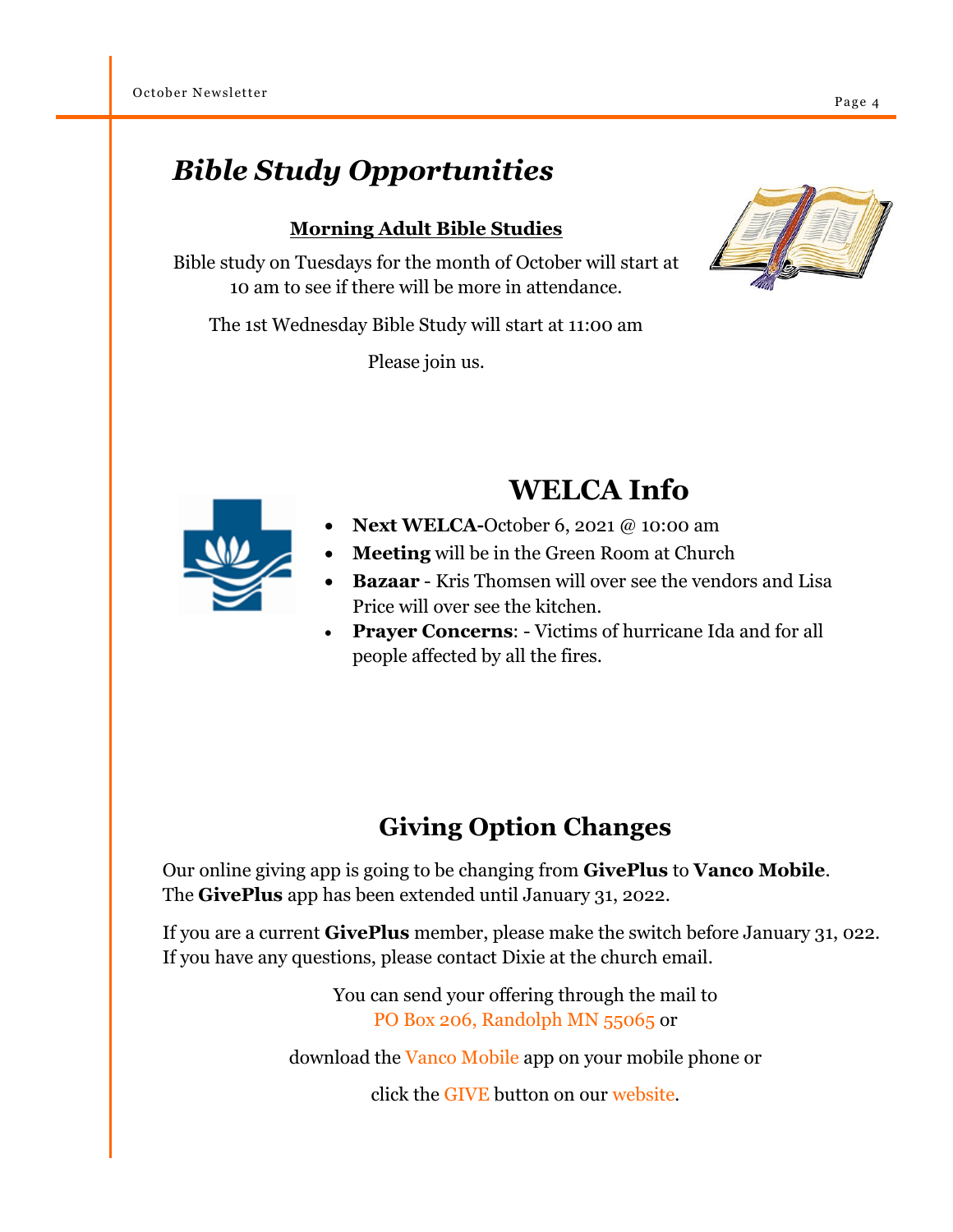

Congratulations to our 1st Communion Students.

Jaelyn Chavis Brynley Kuhn Wyatt Lindenfelser Tagen McCoy Kylie Mies Jaxson Nelsen Mia Podritz Maxx Staub Jakob Toledo



# **Confirmation Service**

Confirmation service will be October 31st at 10:00 am.

It is also Reformation Sunday, the liturgical color of the day is red. Red is used to symbolize the Holy Spirit. Pastor Lue has invited us to **wear red on Sunday, October 31st**, to symbolize how God continues to move, inspire, and ignite us in our faith.

# **Church School Calendar**

#### **Wednesday Evenings 6pm-7pm Confirmation Wednesday Evenings 7pm-8pm**

#### **October**

\*\*3rd (Sunday)\*\* 6th graders make their 1st Communion 6th - Class (Q1, week 3) 13th - Class (Q1, week 4) \*\*20th - **MEA Break No Class**\*\* 27th - Class (Q1, week 5)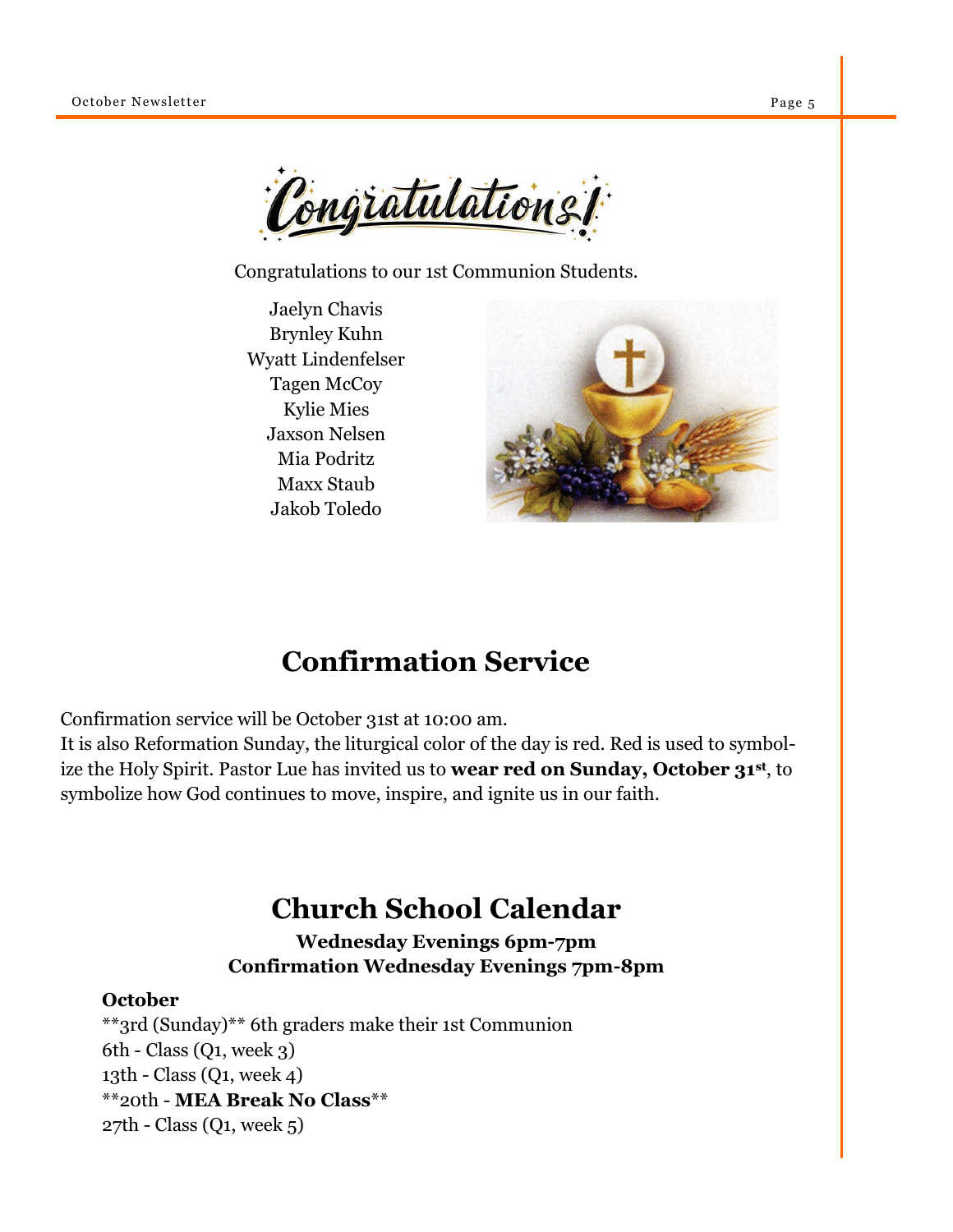# *Community Events*

# **Community Food Shelf**

Here at Saint Mark's Lutheran, we try our best to serve our neighbors. One of the many ways we help is by providing food to our local communities. Saint Mark's Lutheran would like to thank you for your generosity in supporting our food shelf.

If you know anyone that could benefit from receiving some extra food please let them know we're here to help.

#### **1st 4 Tuesdays - 4:30 pm to 6:00 pm**

All cash donations are used to buy healthy perishable food items.



### **2 Wheelchairs Available**

If you are in need of a wheelchair, for a day, a week, a month, or six months, we have 2 wheelchairs at church that you can borrow. Check with Dixie on availability.

*If you know of any events that we should add to Community Events, please contact Dixie at stmarkschurch@northfieldwifi.com or call (507) 263-9182 before the Newsletter deadline which is the 3rd Tuesday of the month by 11:30 am.*



#### **BLOOD DRIVE**

Thank you to everyone who donated blood (or tried to) or volunteered to help at St. Mark's Church Blood Drive.



**May God Bless us and keep our famers safe during harvest!**